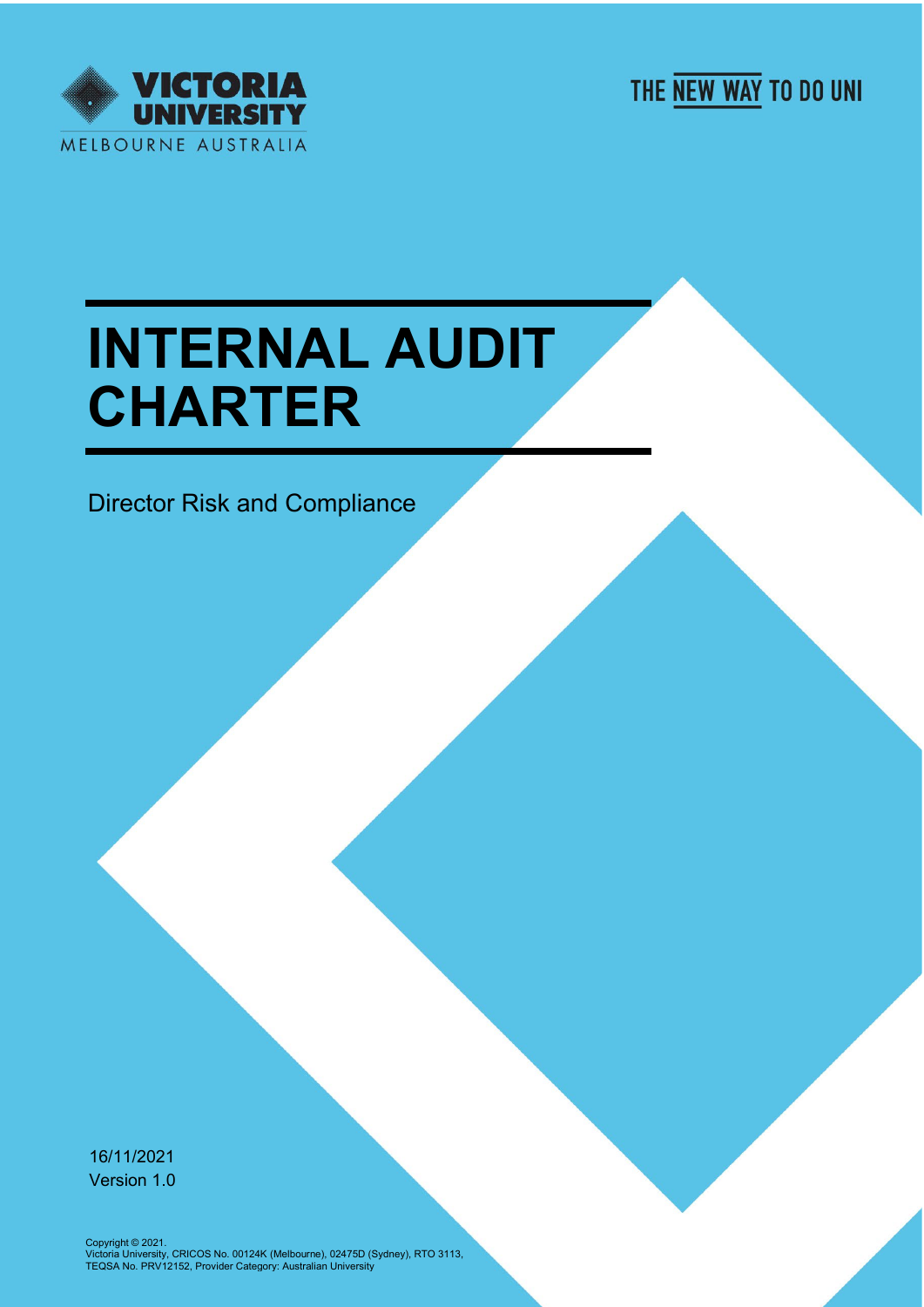## **1. Purpose**

This Internal Audit Charter details the functional and organisational environment in which the internal audit function operates. This document sets out the role, authority and responsibilities of the function.

The Internal Audit Charter should be read in conjunction with the Compliance, Audit and Risk Committee Terms of Reference. The Internal Audit Charter is reviewed and approved by the Compliance, Audit and Risk Committee on an annual basis.

## **2. Role**

The internal audit function is an integral part of the University's governance framework.

The internal audit function operates as a third line of defence providing the Council and the Compliance, Audit and Risk Committee with independent and objective assurance that:

- 2.1 internal controls are operating as intended;
- 2.2 key risks are appropriately identified and managed;
- 2.3 resources are acquired economically, used efficiently and protected adequately;
- 2.4 significant legal or regulatory issues are recognised and adequately addressed; and
- 2.5 operational processes are being carried out as effectively and efficiently as possible and subject to ongoing review.

## **3. Regulatory requirement**

Further to the *Financial Management Act 1994 (Vic)* and the Standing Directions of the Minister for Finance (Direction 3.2.2), the University Council must establish and maintain the internal audit function, independent of management.

In accordance with Schedule 1 section 15 (3) and section 18 of the *Victoria University Act 2010 (Vic)* the University Council has authorised the Compliance, Audit and Risk Committee to establish and maintain the internal audit function.

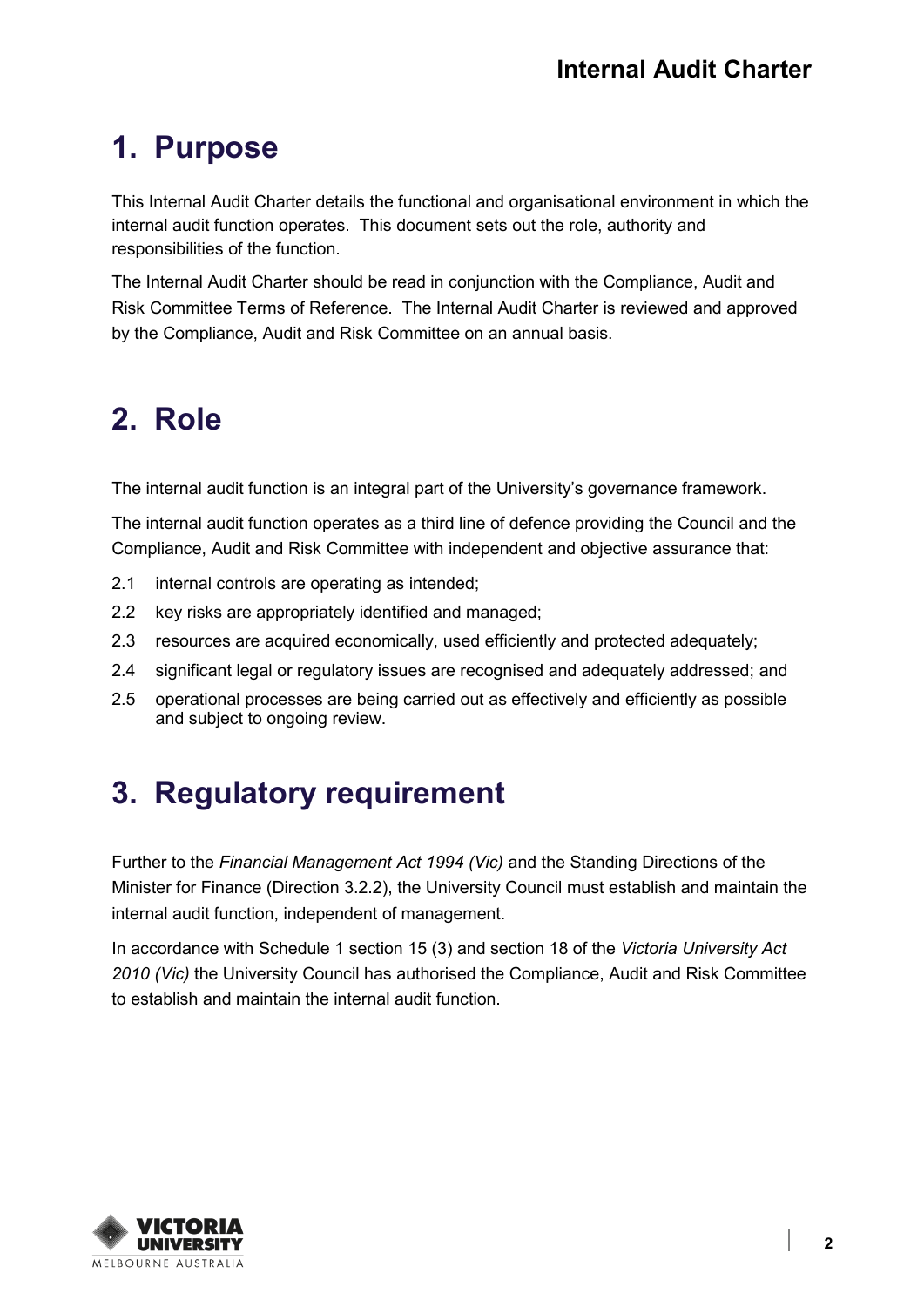#### **4. Compliance Audit and Risk Committee**

The University Council has established a Compliance, Audit and Risk Committee to provide strategic advice on and oversight and monitoring of the risk management, legislative and regulatory compliance frameworks as well as internal accountability requirements and controls for the University and its controlled entities. This includes oversight of the internal audit function.

On an annual basis, the Compliance Audit and Risk Committee reviews the scope of work, performance and independence of the internal audit function.

## **5. Roles and Arrangements**

In addition to the role of the Compliance, Audit and Risk Committee, the internal audit function encompasses the following roles with their respective accountabilities and responsibilities:

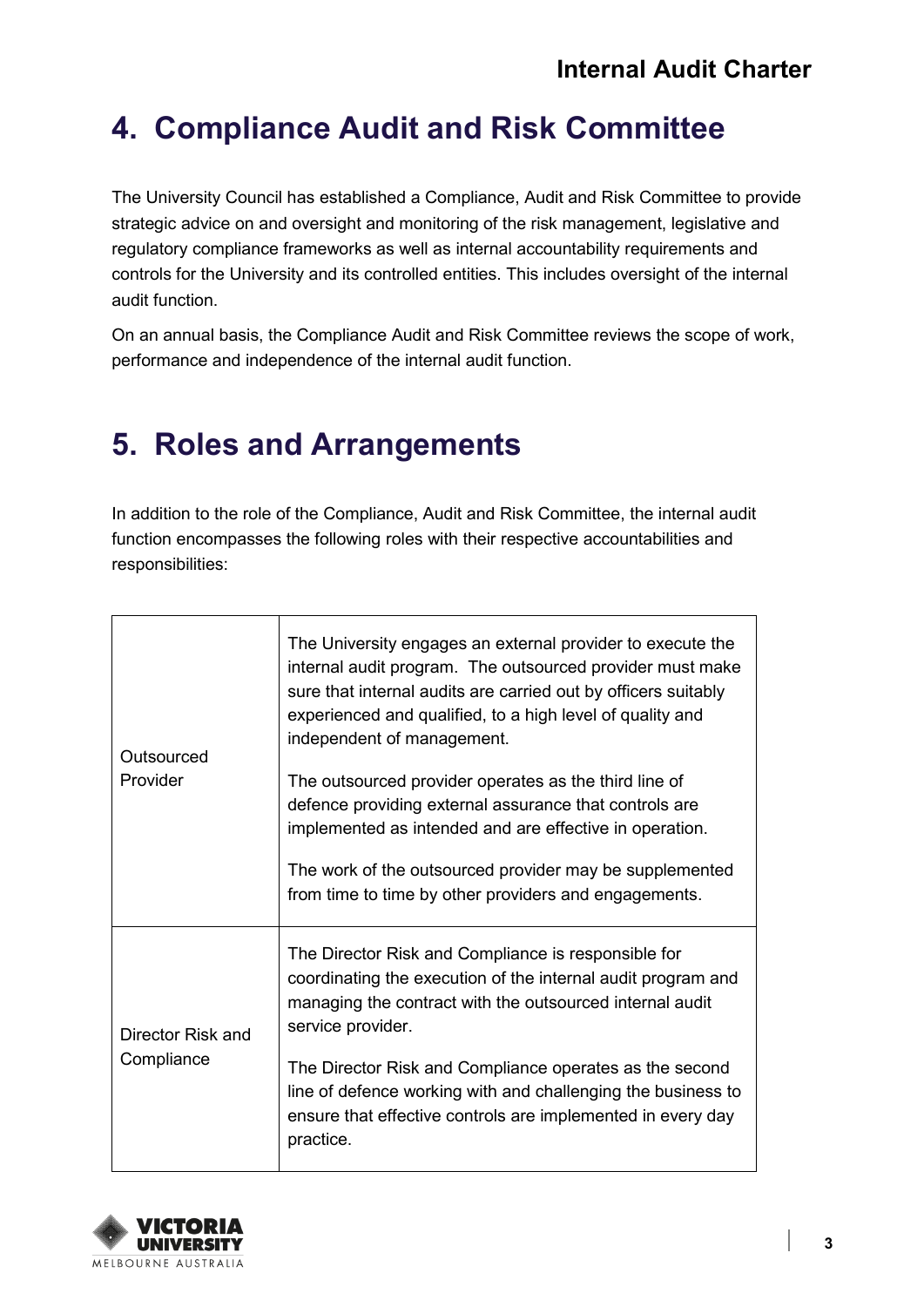| Senior<br>management | Senior management, including members of the Vice<br>Chancellor's Executive, have responsibility to assist the<br>internal audit function and to participate in requested<br>activities in a timely manner. Managers are expected to<br>assist in the development of processes that respond to and<br>measure the effectiveness of recommendations made. |
|----------------------|---------------------------------------------------------------------------------------------------------------------------------------------------------------------------------------------------------------------------------------------------------------------------------------------------------------------------------------------------------|
|                      | Senior management are responsible for implementing<br>effective controls in day to day operations that operate as<br>the first line of defence.<br>The Vice Chancellor's Executive will regularly monitor and                                                                                                                                           |
|                      | report on the implementation of internal audit findings to<br>ensure timely and effective implementation.                                                                                                                                                                                                                                               |

## **6. Reporting Lines**

As a function, internal audit has an independent reporting status within the University and will report to the Compliance, Audit and Risk Committee at meetings during the year.

The Outsourced Provider and Director, Risk and Compliance, also have regular opportunities to meet directly with the Compliance, Audit and Risk Committee and the Chair of the Committee.

## **7. Authority and access to information**

In order to effectively deliver the internal audit program, the internal audit function will have full and open access (subject to legal restrictions) to:

- 7.1. Council and its Standing Committees, Vice Chancellor, Chief Financial Officer, members of the Vice Chancellor's Executive Team and Director, Risk and Compliance; and
- 7.2. all relevant functions, records, property and information of the University.

Information obtained during the performance of internal audit activities must only be used for auditing purposes and maintain confidentiality protocols.

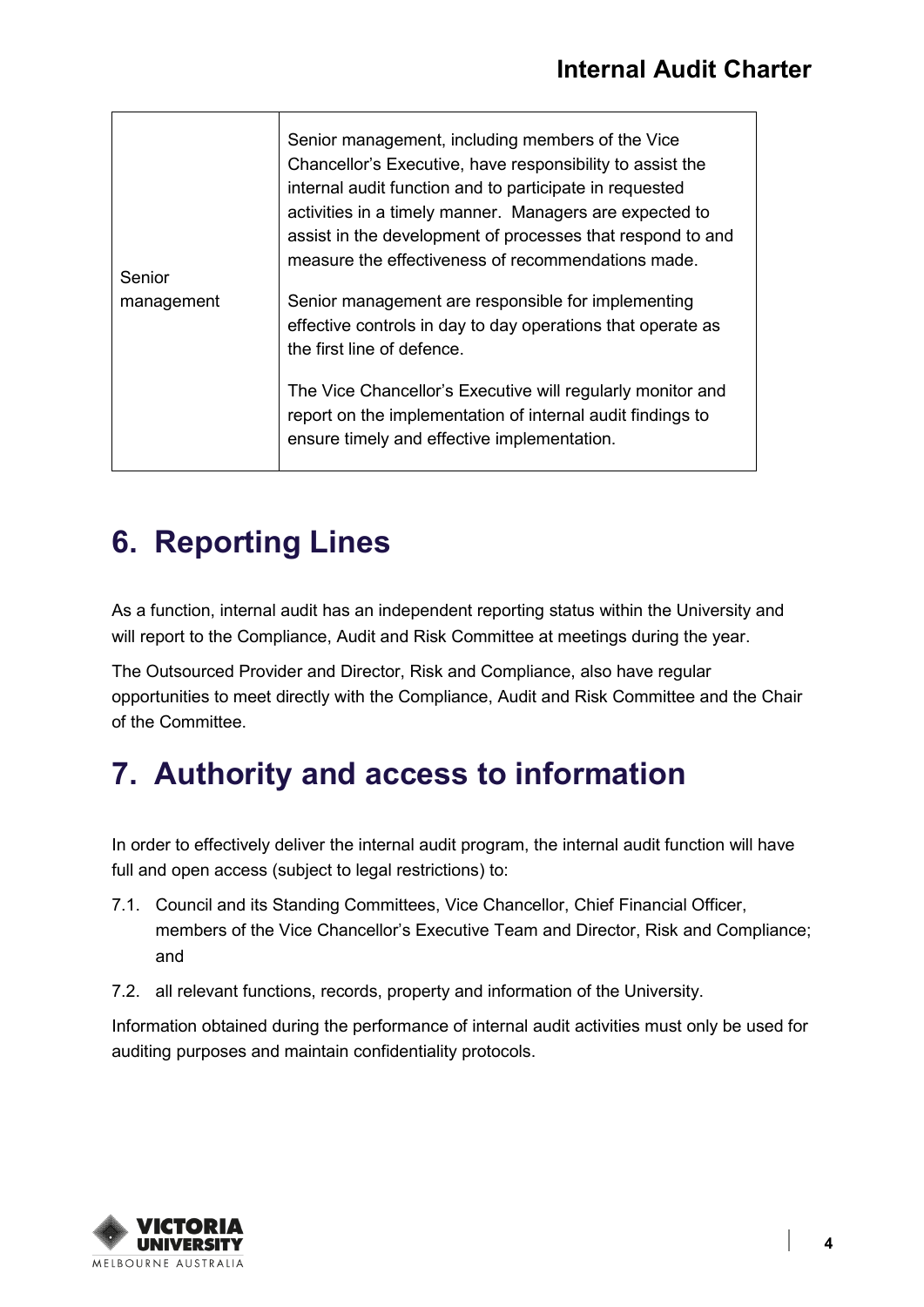## **8. Independence and objectivity**

In order to ensure independence and objectivity, the internal audit function will remain free from interference from management, including matters of audit selection, scope, procedures, frequency, timing or report content.

The internal auditors must not have direct operational responsibility or authority over any of the activities audited. Accordingly it will not implement internal controls, develop procedures, install systems, prepare records or engage in any other activity that may impair objective judgment.

The internal audit function and its activity will exhibit the highest level of professional objectivity in gathering, evaluating and communicating information about the activity or process being examined. The internal auditors will make a balanced assessment of all the relevant circumstances and not be unduly influenced by their own interests or by others in forming judgments.

The internal auditors will follow the Internal Audit Service Provider Non-Audit Work Procedure for the bidding or acceptance of non-internal audit work from the University. Any proposed non-internal audit work must be disclosed to the University in order to avoid an actual, potential or perceived conflict of interest with the role of the internal audit function. Following consultation with the Director Risk and Compliance, the Chair of the Compliance, Audit and Risk Committee, will be notified of any intended non-internal audit work and will make a decision as to whether the engagement should proceed. The Chair will report to the next Committee meeting on the substance of any request and the decision made.

A review of the independence and objectivity of the internal audit function will be undertaken on an annual basis.

# **9. Strategic internal audit planning**

A strategic internal audit plan and annual work program is to be prepared and implemented based on the University's governance, risks and controls. The strategic internal audit plan will be prepared in consultation with senior management and the internal audit function for submission to the Compliance, Audit and Risk Committee. The plan should cover a rolling period of three or four years and is submitted for review and approval by the Compliance, Audit and Risk Committee at least annually with 6 monthly updates as required.

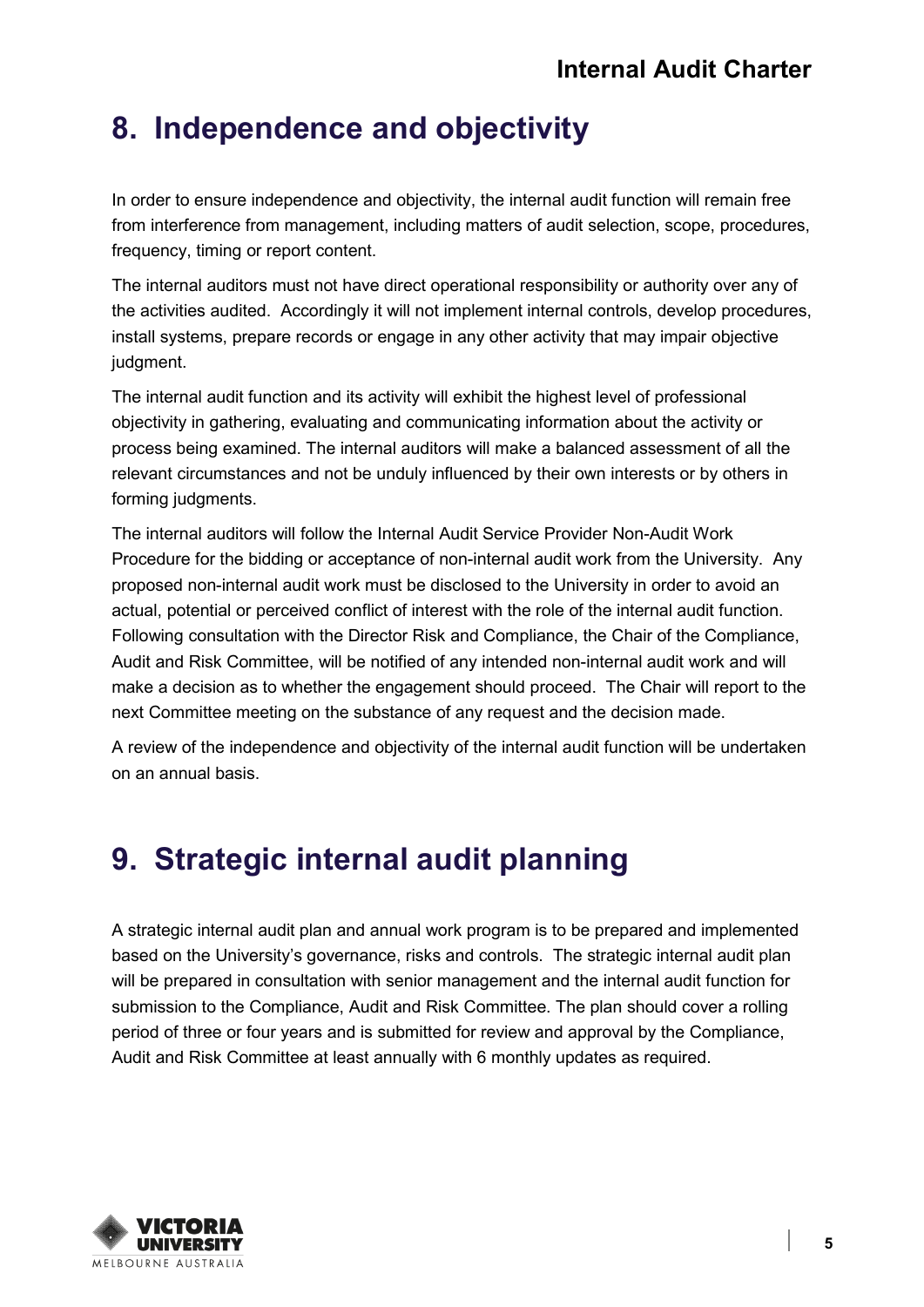The strategic internal audit plan must reflect the University's status as a body corporate and politic further to the *Victoria University Act 2010 (Vic)* and is expected to include audits covering:

- 9.1. business processes or portfolios likely to be vulnerable to:
	- 9.1.1. fraud, corruption and other losses; or
	- 9.1.2. risks as identified in the University's strategic and enterprise risk profiles;
- 9.2. key risk management systems and operations;
- 9.3. financial and internal control systems, reporting processes and activities including assessments as to whether resources are acquired economically, used efficiently and are adequately protected; and
- 9.4 significant legal or regulatory issues.

It is expected that internal audit reports, where relevant, identify improvements to make operational processes more effective and efficient.

The strategic internal audit plan and work program will focus on maximising value and risk coverage within available resources.

The internal audit function will consult with the external auditor at least once a year to share work plans and audit findings.

#### **10. Risk management integration**

Internal audit activities including internal audit planning will consider and integrate with the University's risk management framework, including:

- 10.1. through consideration of the strategic and enterprise risk registers as a key input into the internal audit planning process;
- 10.2. through clear articulation of the links between the internal audit activities planned and the strategic and enterprise risk registers; and
- 10.3. providing commentary and analysis within internal audit reports on the impact of recommendations on the linked risk register.